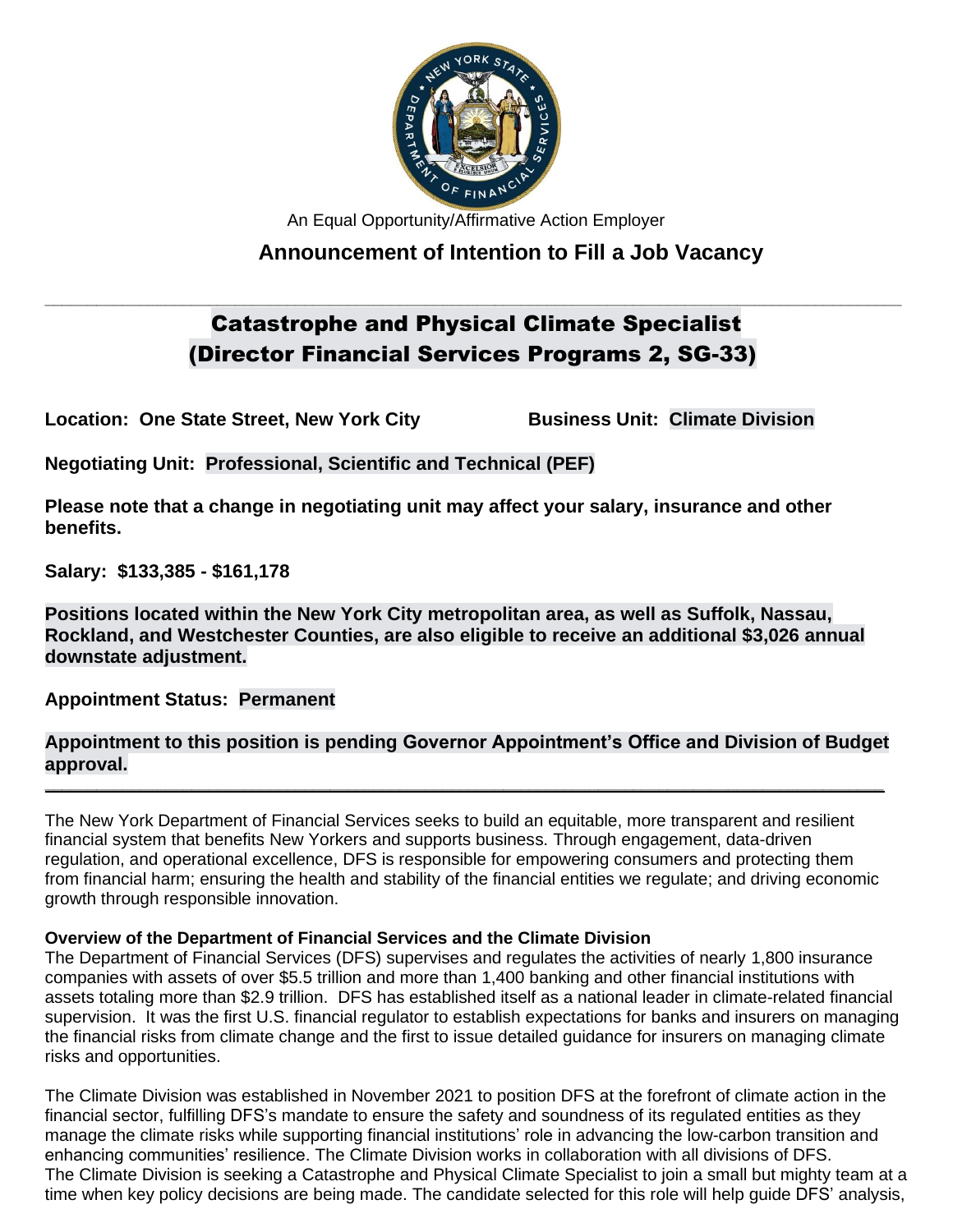supervision, and policy development regarding physical risks' impact on the financial markets and DFS's regulated entities. We are looking for candidates keen to make an impact.

#### **Job description**

This role provides outstanding insight across the insurance and banking sectors and the opportunity to enhance and broaden technical expertise in an emerging field. The role involves exposure to leadership both inside and outside DFS as we work collaboratively across the agency and regularly engage with external stakeholders. Duties include, but are not limited to, the following:

- Works across the Banking, Insurance, Capital Markets, and Research and Innovation Divisions at DFS to inform, influence, develop and administer catastrophe and physical risk-related initiatives;
- Works closely with the Insurance Division on Property and Casualty insurers' catastrophe rate making and financial supervision;
- Enhances DFS' understanding of the financial impacts from physical risks;
- Engages with and provides support for DFS-regulated institutions as they develop approaches to assessing and managing physical risks;
- Formulates and executes strategies to enhance DFS's analytics capability;
- Works across divisions to identify and acquire data related to climate risks and opportunities;
- Works with large and complex data sets to solve problems using different analytical and statistical approaches;
- Works with colleagues across DFS to design and conduct in-depth analysis on the financial impacts of physical risks from climate change;
- Positions DFS at the forefront of climate-related financial supervision;
- Participates in and contributes to relevant national and international networks of financial regulators;
- Represents DFS at public events;
- Provides ongoing advice and recommendations to DFS regarding future strategies on climate-related financial supervision;
- Stays abreast of trends in climate-related financial risks and updating stakeholders and DFS management on a periodic basis; and
- Other duties as assigned.

### **Appointment method:**

Candidates must meet the minimum qualifications listed below in order to be eligible for appointment:

**Non Competitive**: A Bachelor's Degree in accounting, actuarial sciences, auditing, banking, business, business administration, business and technology, commerce, computer information systems, computer science, consumer sciences, criminal justice, cyber security, econometrics, economics, finance, financial administration, health, health administration, information systems, information systems engineering, information technology, internal controls, international or public affairs, law, market analysis, mathematics, public administration, public policy, risk management, statistics, taxation, or technology and eight (8) years of financial services experience with: 1) a regulated entity who has a regional, national and/or international presence; or 2) a governmental regulatory entity. This experience must include practical and technical knowledge about State, federal and/or international financial services laws, rules and regulations. Three (3) years of the experience must have been at a managerial level.

**Substitutions**: A J.D. or a Master's Degree may substitute for one (1) year of specialized experience; and a Ph.D. may substitute for two (2) years of specialized experience.

### **Preferred Qualifications**

- Comfortable working with large volumes of data. Familiarity with at least one widely used statistical programming language such as Structured Query Language (SQL) or R.
- Catastrophe modelling, physical climate modelling, catastrophe risk analysis, or catastrophe exposure and portfolio management experience.
- Knowledge of Intergovernmental Panel on Climate Change (IPCC) reports and an understanding of the underlying physical risk models.